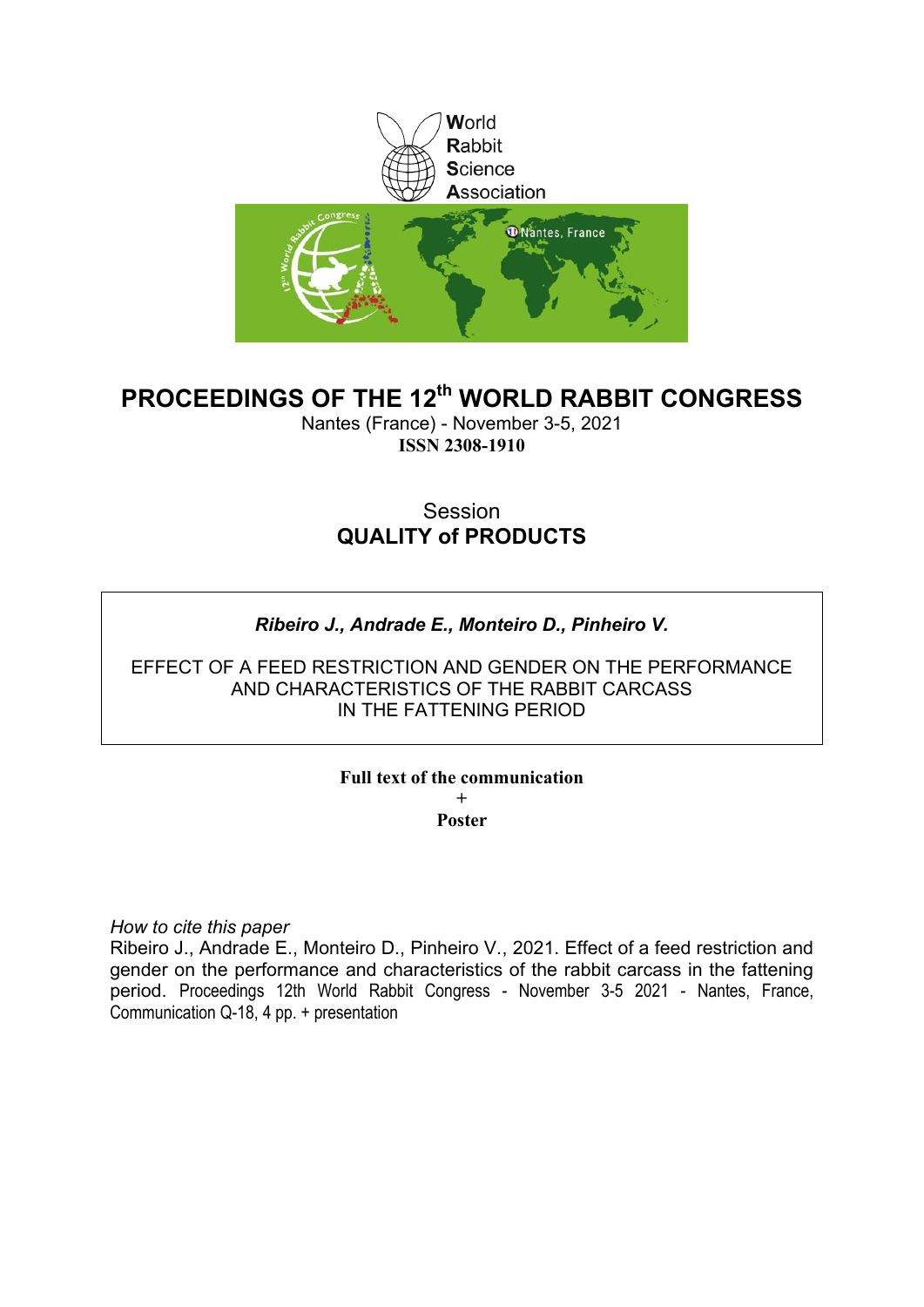## **EFFECT OF A FEED RESTRICTION AND GENDER ON THE PERFORMANCE AND CHARACTERISTICS OF THE RABBIT CARCASS IN THE FATTENING PERIOD**

#### **Ribeiro J., Andrade E., Monteiro D., Pinheiro V.**

Veterinary and Animal Research Centre (CECAV), University of Trás-os-Montes e Alto Douro, Quinta de Prados, 5000-801, Vila Real, Portugal. Corresponding author: jessica\_paie@hotmail.com

#### **ABSTRACT**

The aim of the present study is to evaluate the effect of gender and a moderate feed restriction on carcass characteristics and development of the viscera in rabbits of both genders, during the fattening period. The study was conducted in the rabbit sector of the University of Trás-os-Montes e Alto Douro, Vila Real, Portugal. In the experiment24 rabbits (12 male and 12 female) of the New Zealand X Californian breed were used, which were controlled between 62 and 86 days of age. The rabbits were individually housed and randomly distributed between the two treatments, one with feeding at will *(ad libitum* group) and the other feeding with 20% restriction (restricted group). During the trial, commercial pelletized feed was provided to the animals. At the end of the experiment, ten animals of each treatment were slaughtered to evaluate the development of the digestive tract and carcass characteristics. The feed restriction significantly increased  $(P<0.05)$  the percentage weight of the liver (+ 14 %) and the dry matter content of the caecum (+17%) and decreased the proportion of total fat in the carcass (reduction from 29%, from 1.87 to 1.33 g/kg LW). The gender of the animal also significantly influenced some parameters  $(P<0.05)$ . In males, there was an increase in the slaughter weight (+ 167g) and the muscle weight of the hind leg (+13.2 g; + 7%) and a decrease of the fore part of the carcass (22.7 vs. 24.6%) and the colon length (-12 cm). According to the results obtained, we can point out that under the conditions in which the test was performed, the dietary restriction increases the liver weight and decreases the content of fat in the carcass.

Keywords: rabbits, carcass, feed restriction.

### **INTRODUCTION**

The use of heavier carcasses can be advantageous when you want to use resulting meat for manufacturing processed products such as sausages or hamburgers. The feed restriction at the end of fattening period may lead to carcasses with fewer fat deposits and improve feed efficiency. The feed restriction during post weaning period is also applied to reduce digestive disorders, occurrence of epizootic rabbit enteropathy (ERE) and to improve feed efficiency (Gidenne et al., 2012) without impairing slaughter results and carcass traits (Birolo et al., 2019). There was small effects of gender on carcass chemical composition (Szendro et al., 1998), but other characteristics may show differences (Hussein and El-Fattah, 2020). Limited feed intake has a positive effect on feed efficiency (Gidenne et al. 2012) and reduces carcass fat. Therefore, the present work aimed to analyse the effects of a rabbit gender and feed restriction on the characteristics of the carcass at the end of fattening period.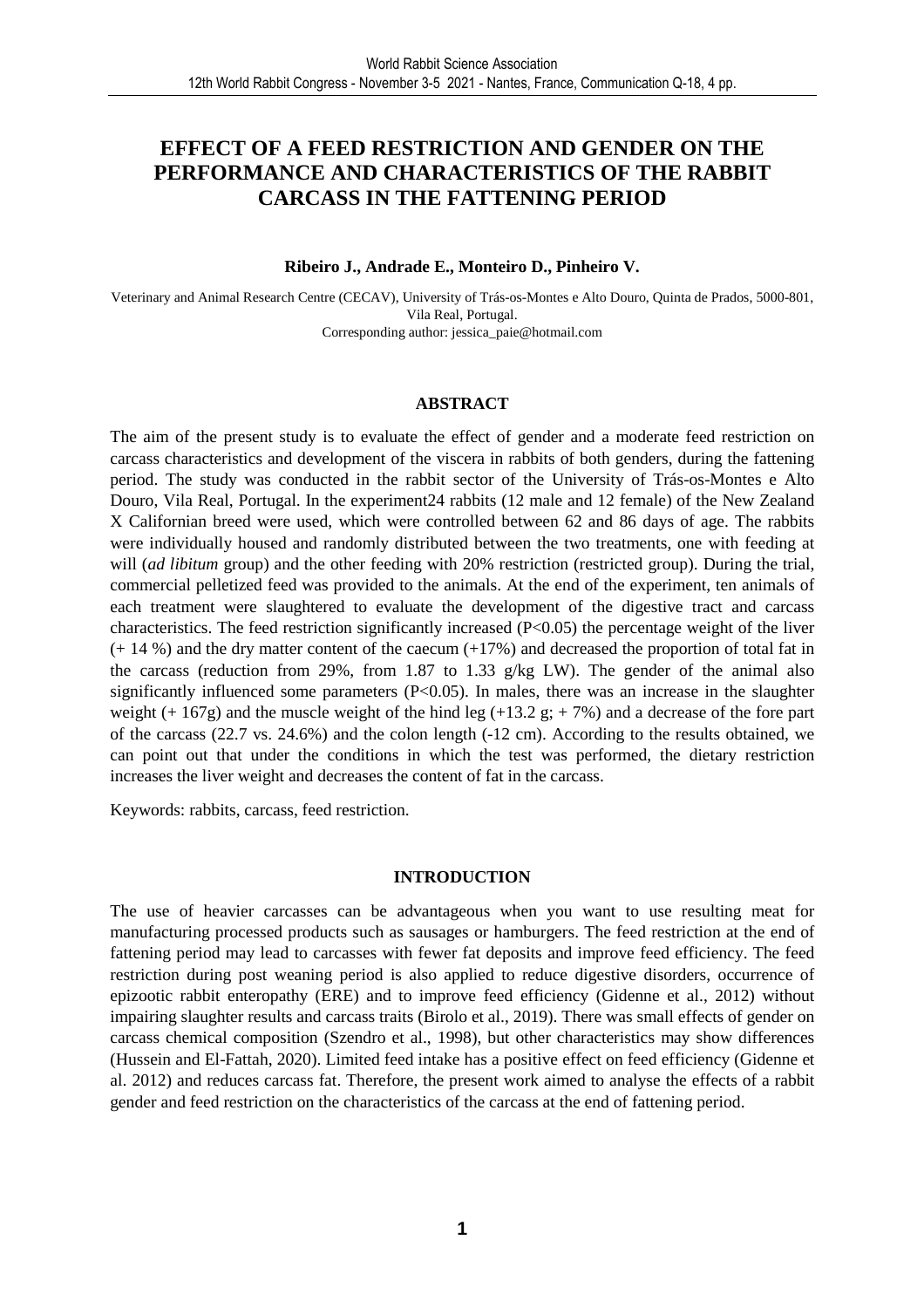### **MATERIALS AND METHODS**

#### **Animals and experimental design**

This essay was performed at the UTAD rabbit production unit in Vila Real, Portugal. During the work, the animals were housed in galvanized wire cages with dimensions of 40 cm deep, 25 cm wide and 30 cm of high, with individual drinkers and feeders. The cages were installed in a closed pavilion, with temperature control (18 to 23ºC) and photoperiod (7h00 to 19h00), complying with the welfare legislation applied to these animals (Port. nº 1005- 1092). 24 animals with 62 days of age were used, being 12 females and 12 males, from the white NZ x Californian breed, which were randomly distributed between the two treatments (feed *ad libitum* group and group restricted to 80% of the feed consumed by the ingestion of the control group in the previous week). During the work a balanced commercial feed was used according to the (De Blas and Mateos, 2010), without medical substances. The animals underwent a 4 days period of adaptation to the environment and diet and the experiment lasted about three weeks. The animals were weighed before the experiment started and weekly during the whole period. Feed intake was also recorded weekly. During the adaptation period, the animals were given water and commercial pelletized feed at will.

#### **Measurements**

At 86 days of age, 10 fasting rabbits of each treatment were slaughtered between 11:30 and 12:30h, by sudden cervical dislocation. The carcasses were prepared removing the skin, feet, legs, genital organs, bladder and digestive tract, as recommended by Blasco et al., 1993. The carcass, liver, kidneys, heart, lungs and complete gastrointestinal tract were weighed, and their weights were expressed as a percentage of the chilled carcass weight. The length of digestive organs was also measured. The carcass was refrigerated for 24 hours and the leg meat colour and pH of *biceps femuris* muscle were assessed. After the measurements, carcass was divided in the different parts, according to what was proposed by Blasco et al. (1993). From each slaughtered animal, the left leg was dissected and its different tissues (muscle, bones, tendons and fat) were separated and individual weighed.

### **Statistical Analysis**

Statistical analysis was performed with JMP program, version 14 (SAS Institute, Cary, NC, USA). Data were one-way analysis of variance (ANOVA) with the feeding, gender and gender x feeding as the factors tested, using the General Linear Model procedure. Statistical significance was accepted at P<0.05.

### **RESULTS AND DISCUSSION**

The results show that the slaughter live weight at 86 days are similar to those reported by Szedro et al. (2016). The application of the feed restriction significantly increased (P $<0.05$ ) the liver weight (+ 14%) and decreased the proportion of total fat in the carcass (reduction of 29%, from 1.87 to 1.33 g/kg PV) (Table 1) The feed restriction did not affect the proportion of carcass parts, as observed by Chodóva et al. (2019). The dressing out percentage and the proportion of the different tissues in the hind leg, also observed by Birolo et al. (2017). These authors did not observe the effect of feed restriction on dissectable fat weight, which is not in accordance with our work, what can it be justified by the level of restriction and age of slaughter. The gender of the animal significantly influenced some parameters (P<0.05). In males, the slaughter weight  $(+ 167g; 6.7%)$  and the muscle weight in the hind leg (+13.2 g; 7%) is higher and the weight of the fore-part of the carcass (from 22.7 vs. 24.6%) is lower. Hussein and El-Fattah (2020) observed differences in the proportion of the viscera, but feed management and slaughter weights are different. The differences in live weight between genders, was also higher than that of the rabbits in this work.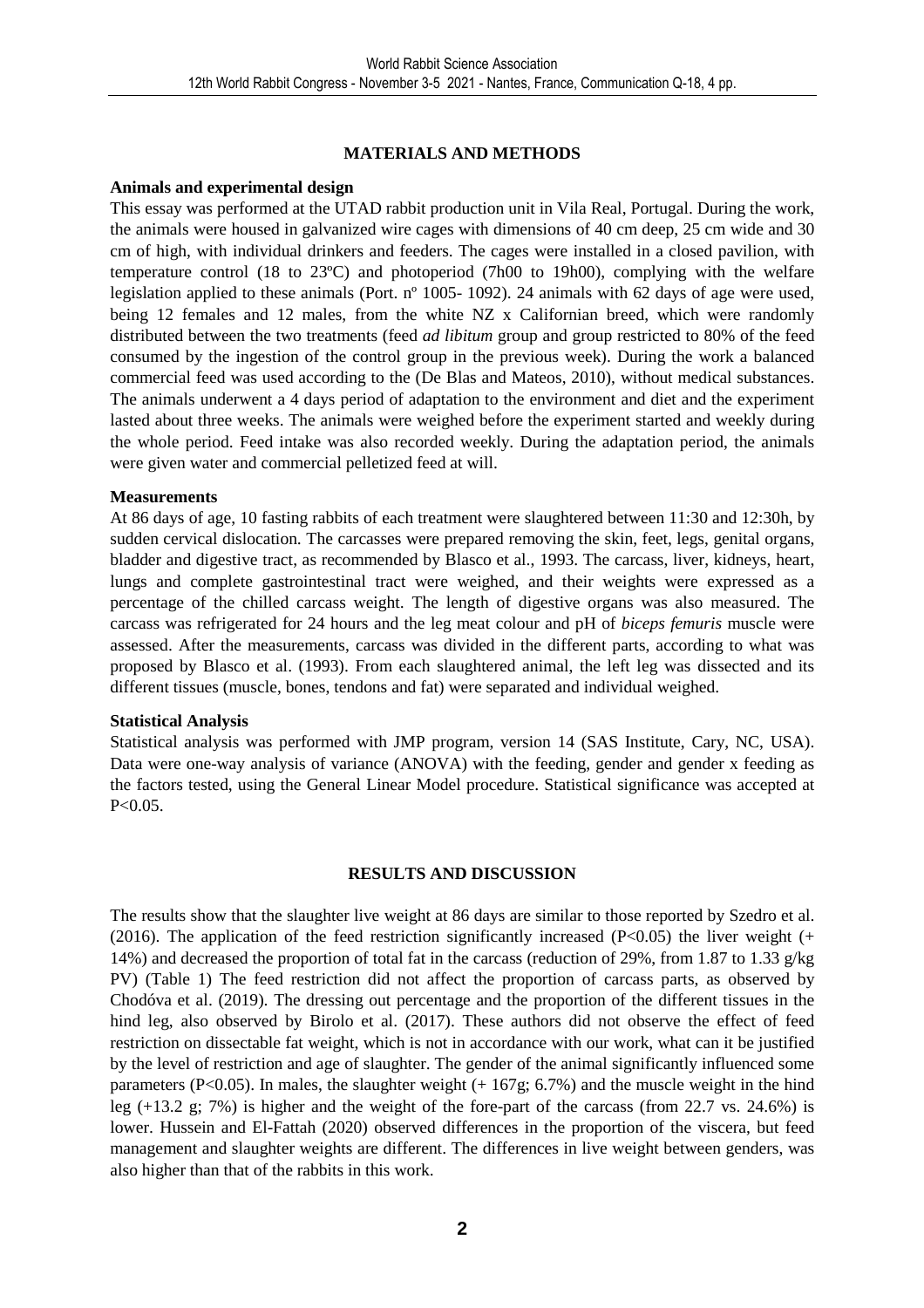|                                  | Feeding (F)       |                   | Gender (G) |             |            | P value     |       |         |
|----------------------------------|-------------------|-------------------|------------|-------------|------------|-------------|-------|---------|
|                                  | <b>Ad libitum</b> | <b>Restringed</b> | Female     | <b>Male</b> | <b>SEM</b> | $\mathbf F$ | G     | $F * G$ |
| Slaughter LW (g)                 | 2632              | 2553              | 2509       | 2676        | 35.7       | ns          | 0.016 | ns      |
| Hot carcass $(g)$                | 1526              | 1473              | 1453       | 1546        | 24.5       | ns          | 0.059 | ns      |
| Chilled carcass - $CC$ (g)       | 1426              | 1377              | 1358       | 1445        | 22.94      | ns          | 0.062 | ns      |
| Dressing out percentage          | 51.7              | 51.0              | 51.3       | 51.4        | 0.39       | ns          | ns    | ns      |
| Hind Leg (pH and<br>colour)      |                   |                   |            |             |            |             |       |         |
| pH                               | 6.52              | 6.52              | 6.62       | 6.42        | 0.056      | ns          | 0.060 | ns      |
| $\mathbf{L}$                     | 45.2              | 47.0              | 47.5       | 44.7        | 1.20       | ns          | ns    | ns      |
| $\rm{a}$                         | 3.15              | $\overline{5.01}$ | 4.59       | 3.57        | 0.676      | ns          | ns    | ns      |
| $\mathbf b$                      | 8.68              | 8.98              | 8.9        | 8.76        | 0.338      | ns          | ns    | ns      |
| Weight $(\%$ in CC)              |                   |                   |            |             |            |             |       |         |
| Head                             | 9.69              | 10.43             | 10.62      | 9.49        | 0.243      | 0.084       | 0.012 | ns      |
| Liver                            | 4.92              | 5.64              | 5.56       | 5.00        | 0.156      | 0.012       | 0.040 | ns      |
| Kidneys                          | 1.16              | 1.22              | 1.24       | 1.14        | 0.029      | ns          | 0.062 | ns      |
| Thymus and heart                 | 2.03              | 2.07              | 2.07       | 2.02        | 0.086      | ns          | ns    | ns      |
| Total fat                        | 1.87              | 1.33              | 1.65       | 1.55        | 0.134      | 0.038       | ns    | ns      |
| <b>Hind Legs</b>                 | 38.4              | 38.7              | 38.8       | 38.3        | 0.25       | ns          | ns    | ns      |
| Fore-part                        | 23.6              | 23.7              | 22.7       | 24.6        | 0.44       | ns          | 0.029 | ns      |
| Loin                             | 23.3              | 22.5              | 22.9       | 22.9        | 0.25       | ns          | ns    | ns      |
| Hind Leg                         |                   |                   |            |             |            |             |       |         |
| Muscle (g)                       | 188.9             | 183.9             | 179.8      | 193.0       | 3.18       | ns          | 0.035 | ns      |
| Bone (g)                         | 2.96              | 2.63              | 2.99       | 2.61        | 0.418      | ns          | ns    | ns      |
| Fat $(g)$                        | 29.9              | 29.4              | 29.2       | 29.9        | 0.245      | ns          | ns    | ns      |
| Cartilage (g)                    | 8.55              | 9.02              | 8.91       | 8.66        | 0.690      | ns          | ns    | ns      |
| Muscle/bone<br>$na = not a'unit$ | 6.31              | 6.26              | 6.15       | 6.42        | 0.084      | ns          | 0.09  | ns      |

| <b>Table 1:</b> Effect of feed restriction and gender on carcass characteristics. |  |
|-----------------------------------------------------------------------------------|--|
|-----------------------------------------------------------------------------------|--|

ns = not significant

**Table 2:** Effect of feed restriction and gender on digestive development.

|                                           | Feeding $(F)$     |                   | Gender (G) |       | <b>SEM</b> | P value       |       |         |
|-------------------------------------------|-------------------|-------------------|------------|-------|------------|---------------|-------|---------|
|                                           | <b>Ad libitum</b> | <b>Restringed</b> | Female     | Male  |            | F             | G     | $F * G$ |
| Full Gastrointestinal Tract Weight (% LW) |                   |                   |            |       |            |               |       |         |
| Stomach                                   | 4.27              | 4.32              | 4.38       | 4.21  | 0.238      | <sub>ns</sub> | ns    | ns      |
| Small intestine                           | 3.19              | 3.54              | 3.29       | 3.45  | 0.098      | 0.087         | ns    | ns      |
| Caecum                                    | 6.41              | 7.12              | 6.65       | 6.88  | 0.284      | <sub>ns</sub> | ns    | ns.     |
| Colon                                     | 2.74              | 2.61              | 2.59       | 2.76  | 0.114      | <sub>ns</sub> | ns    | ns      |
| Length $(cm)$                             |                   |                   |            |       |            |               |       |         |
| Small intestine                           | 335.5             | 341.7             | 341.6      | 335.6 | 5.43       | <sub>ns</sub> | ns    | ns      |
| Caeco                                     | 53.3              | 52.3              | 53.5       | 52.1  | 1.11       | <sub>ns</sub> | ns    | ns      |
| Colon                                     | 128.9             | 123.3             | 132.1      | 120.1 | 2.10       | 0.09          | 0.016 | ns      |
| Total digestive tract                     | 517.7             | 517.3             | 527.2      | 507.8 | 6.10       | <sub>ns</sub> | ns    | ns      |
| Caecum                                    |                   |                   |            |       |            |               |       |         |
| pH                                        | 6.08              | 6.15              | 6.05       | 6.18  | 0.067      | <sub>ns</sub> | ns    | ns      |
| Fresh Content (g)                         | 125.4             | 136.7             | 132.1      | 130.0 | 6.30       | <sub>ns</sub> | ns    | ns.     |
| Dry Content (g)                           | 25.6              | 32.7              | 28.4       | 29.9  | 1.85       | 0.062         | ns    | ns      |
| DM(%)                                     | 20.3              | 23.9              | 21.3       | 22.9  | 0.664      | 0.003         | ns    | ns      |

 $ns = not significant$ 

The results of feed restriction and gender on digestive tract characteristics are shown in Table 2. The feed restriction significantly affected  $(P<0.05)$  the dry matter content of the cecum  $(+17\%)$ ; in the restricted group). As noted by Birolo et al. (2017), the feed restriction did not affect the weight of digestive viscera. According to the results of Table 2, the gender of the rabbits influence ( $P \le 0.05$ ) the length of the colon, that is higher in females (+ 12 cm).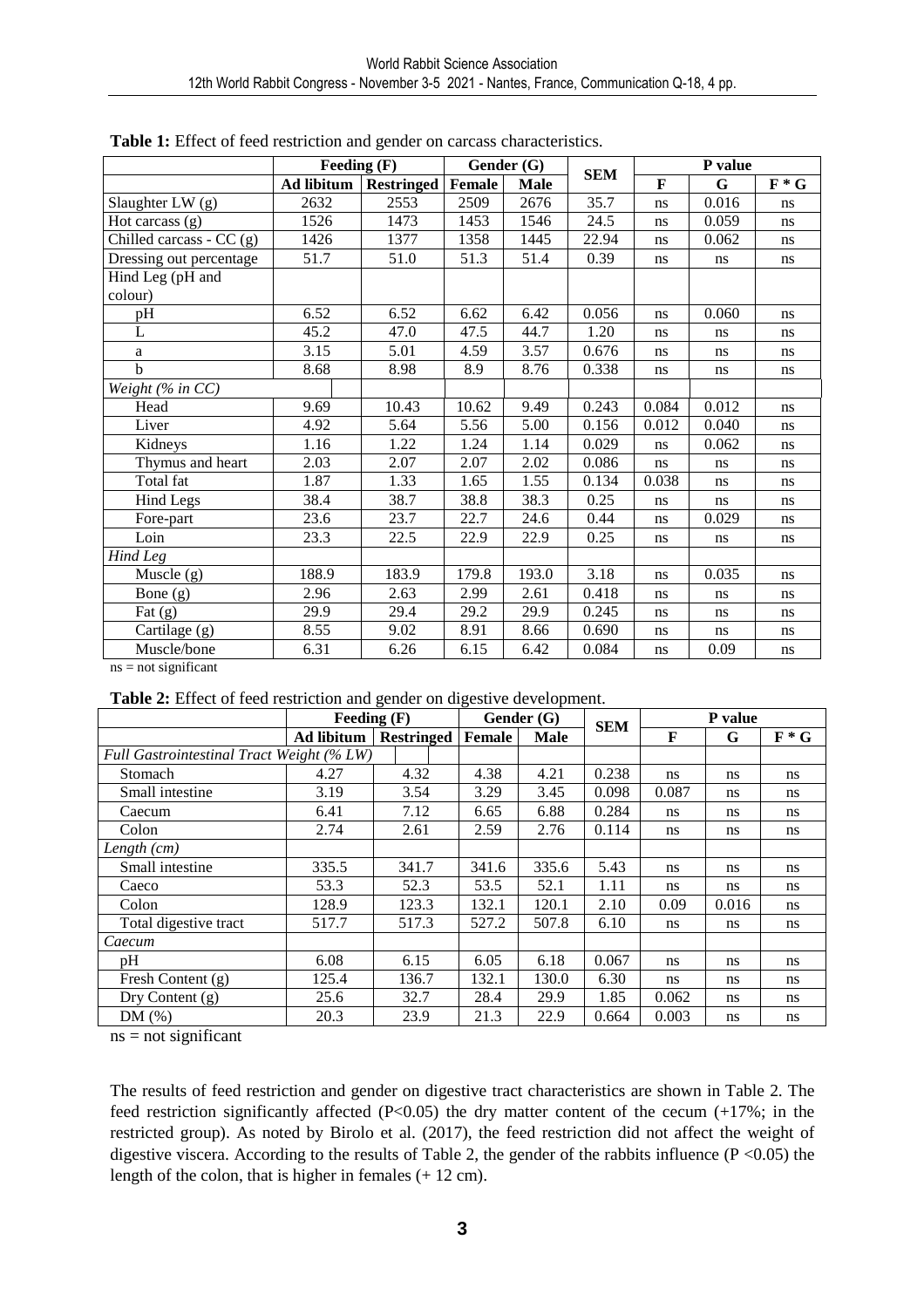#### **CONCLUSION**

The feed restriction had a positive influence on the reduction of the dissectable fat content of the carcass but did not influence other parameters. Regarding gender, we observed that females had a lower live weight, but the weight of the hind leg muscle was higher which could improve the yield for transformation. It would be interesting to extend the duration of the trial to confirm the results obtained.

#### **ACKNOWLEDGEMENTS**

For the authors integrated into the research unit CECAV, the research was financed by the National Funds from FCT, the Portuguese Foundation for Science and Technology, project number UID/CVT/0772/2016.

#### **REFERENCES**

- Birolo, M., Trocino, A., Tazzoli M., Xiccato, G. 2017. Effect of feed restriction and feeding plans on performance, slaughter traits and body composition of growing rabbits. *World Rabbit Sci*., *25: 113-122.*
- Chodova, D.; Tumova, E., Volek, Z. 2019. The effect of limited feed intake on carcase yield and meat quality in early weanned rabbits. *Italian Journal of Animal Science*, *18, 381–388*
- De Blas, C., Mateos, G.G., 2010. Feed formulation. In: De Blas J.C., Wiseman, J. (Eds.), The Nutrition of the rabbit, 2nd edition. Oxfordshire, UK: CAB International, *S222–S232*
- Gidenne, T., Combes, S., Fortun-Lamothe, L. 2012. Feed intake limitation strategies for the growing rabbit: effect on feeding behaviour, welfare, performance, digestive physiology and health: a review. *Animal*, *6: 1407-1419.*
- Szendrö, Zs., Kenessey, Á., Jensen, J. F., Jensen, N. E., Csapó, J., Romvári, R., Milisits, G., 1998. Effect of genotype, age, body weight and sex on the body composition of growing rabbits. World Rabbit Science, *6: 3-4.*
- Hussein, A. And El-Fattah, A. 2020. Effect of sex and feed frequency on growing california rabbits, carcass characteristics and meat quality. *Egypt. Poult. Sci*. , *40: 405-419*

SAS Institute Inc., 2018. JMP® 14. *Cary, NC: SAS Institute Inc* 

Szendrő, Zs., Matics, Zs., Szabó. R., Kustos. K., Mikó, A., Odermatt M., Gerencsér Zs., 2016. Agressivity and its effect on lifespan of group-housed rabbit does. Preliminary results. *Proceedings 11th World Rabbit Congress - June 15-18, 2016 - Qingdao - China, 719-722.*